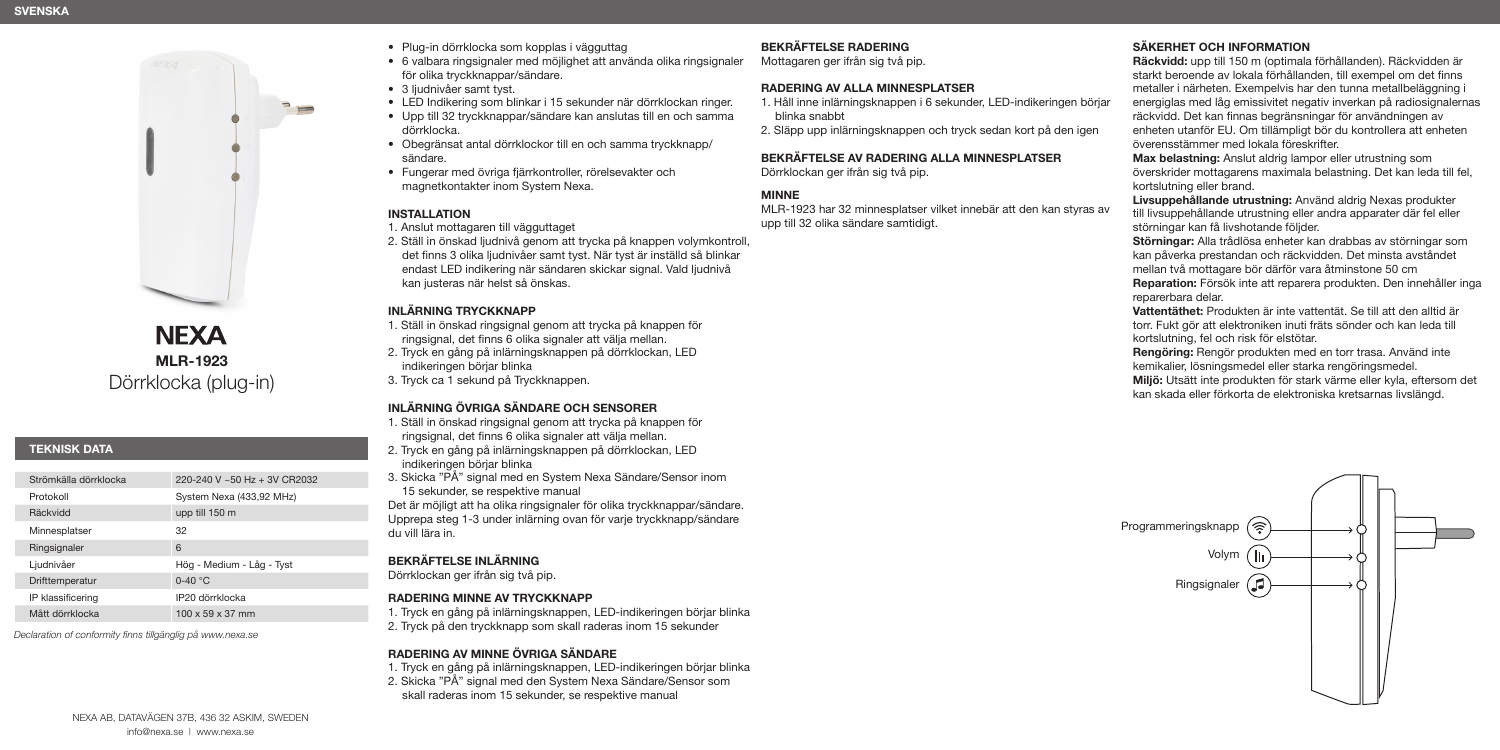

**NEXA MLR-1923** Doorbell (plug-in)

# **TECHNICAL DATA**

| Power supply, doorbell | 220-240 V ~50 Hz + 3 V CR2032 |
|------------------------|-------------------------------|
| Protocol               | System Nexa (433.92 MHz)      |
| Range                  | up to $150 \text{ m}$         |
| Memory slots           | 32                            |
| Ring tones             | 6                             |
| Volume levels          | High - Medium - Low - Silent  |
| Operating temperature  | $0-40^{\circ}$ C              |
| IP classification      | IP20 doorbell                 |
| Dimensions, doorbell   | $100 \times 59 \times 37$ mm  |
|                        |                               |

*Declaration of conformity published online at www.nexa.se*

- Plug-in doorbell for connection to a wall socket
- 6 different ring tones with the option of using different tones for different push buttons/transmitters.
- 3 volume levels as well as silent.
- LED indicator that flashes for 15 seconds when the doorbell rings.
- Up to 32 push buttons/transmitters can be connect to one and the same doorbell.
- An unlimited number of doorbells for one and the same push button/transmitter.
- Functions with other System Nexa remote controls, motion detectors and magnetic switches.

## **INSTALLATION**

1. Connect the receiver to a wall socket

2. Press the volume control button to set the desired volume level; choose between three different volume levels and silent. If you choose the silent setting, only the LED indicator will flash when the transmitter emits a signal. You can adjust the chosen volume level at any time.

## **PROGRAMMING PUSH BUTTON**

- 1. Programme the desired ring tone by pressing the ring tone button; there are six different tones to choose from.
- 2. Press the programming button on the doorbell once, the LED indicator starts to flash.
- 3. Press the push button for approx. 1 second.

## **PROGRAMMING, OTHER TRANSMITTERS AND SENSORS**

- 1. Programme the desired ring tone by pressing the ring tone button; there are six different tones to choose from.
- 2. Press the programming button on the doorbell once, the LED indicator starts to flash.
- 3. Send the "ON" signal using a System Nexa Transmitter/Sensor within 15 seconds; see the respective manual.

It is possible to link different ring tones to different push buttons/ transmitters. Repeat steps 1–3 from the programming procedure described above for each push button/transmitter you want to programme.

## **CONFIRMATION OF PROGRAMMING**

The doorbell beeps twice.

## **DELETING THE MEMORY, PUSH BUTTON**

1. Press the programming button once; the LED indicator starts to flash

2. Press the push button you wish to delete within 15 seconds

# **DELETING THE MEMORY, OTHER TRANSMITTERS**

1. Press the programming button once; the LED indicator starts to flash

2. Send the "ON" signal from the System Nexa Transmitter/Sensor you wish to delete within 15 seconds; see the respective manual.

#### **CONFIRMATION OF DELETION**

The receiver beeps twice.

## **DELETION OF ALL MEMORY SLOTS**

1. Press the programming button for 6 seconds, the LED indicator starts to flash rapidly

2. Release the programming button and then press it briefly again.

## **CONFIRMATION OF DELETION, ALL MEMORY SLOTS**

The doorbell beeps twice.

## **MEMORY**

The MLR-1923 has 32 memory slots, which means it can be controlled by up to 32 different transmitters at the same time.

## **SAFETY AND INFORMATION**

**Range:** up to 150 m (optimal conditions). The range is heavily dependent on local conditions – such as if there are any metals nearby. For example, the heavy metal coating in low-emission energy glass has a negative impact on the range of the radio signals. There may be limitations on the use of the unit outside the EU. If appropriate, check that the unit complies with the local regulations.

**Max. load:** Never connect lights or equipment that exceeds the maximum load of the receiver. This can result in faults, short circuit or fire.

**Life support equipment :** Never use Nexa products for life support equipment or other devices where faults or disruptions can have life-threatening consequences.

**Disruptions:** All wireless units can be affected by disruptions that may have an impact on performance and range. The minimum distance between two receivers should therefore be at least 50 cm. **Repairs:** Do not attempt to repair the product. It does not contain any serviceable parts.

**Waterproofing:** The product is not waterproof. Make sure that it is always dry. Moisture will corrode the electronic components inside and may result in short circuit, faults and risk of electric shock. **Cleaning:** Clean the product with a dry cloth. Do not use chemicals, solvents or potent cleaning agents.

**Environment:** Do not expose the product to extreme heat or cold, as this may damage the electronic circuits or shorten their service life.

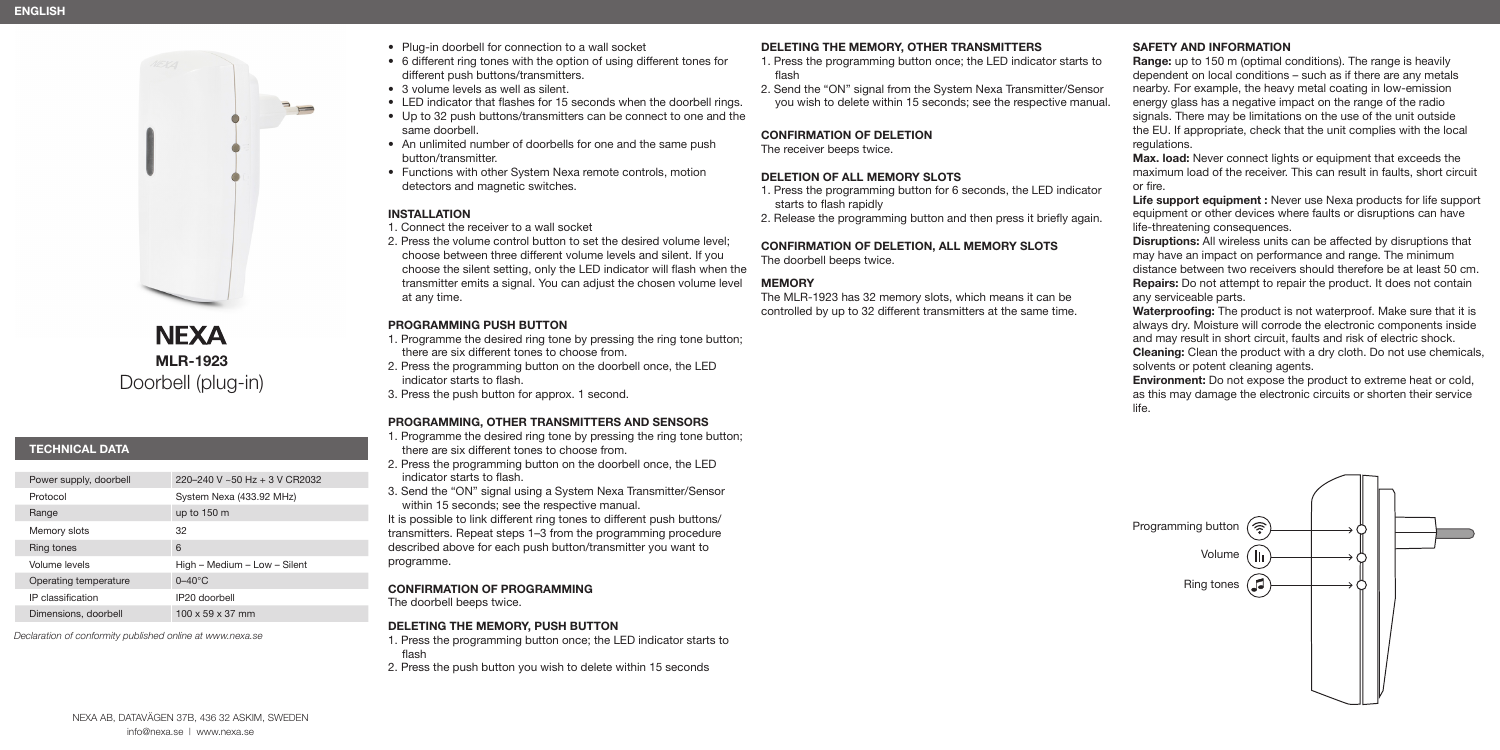

**NEXA MLR-1923** Ringeklokke (plug-in)

## **TEKNISKE SPESIFIKASJONER**

| Strømkilde ringeklokke | 220-240 V ~50 Hz + 3 V CR2032 |
|------------------------|-------------------------------|
| Protokoll              | System Nexa (433,92 MHz)      |
| Rekkevidde             | opptil 150 m                  |
| Minneplasser           | 32                            |
| Ringetoner             | 6                             |
| Lydnivåer              | Høy - Medium - Lav - Stille   |
| Driftstemperatur       | $0-40$ °C                     |
| IP-klassifisering      | IP20 ringeklokke              |
| Ytre mål ringeklokke   | $100 \times 59 \times 37$ mm  |

*Samsvarserklæring er tilgjengelig på www.nexa.se*

- Plug-in ringeklokke som settes i stikkontakt.
- 6 valgfrie ringetoner og mulighet for å bruke forskjellige ringetoner til forskjellige trykknapper/sendere.
- 3 lydnivåer samt stille.
- LED-indikator som blinker i 15 sekunder når ringeklokken ringer.
- Opptil 32 trykknapper/sendere kan kobles til én og samme ringeklokke.
- Ubegrenset antall ringeklokker til én og samme trykknapp/sender.
- Er kompatibel med andre fjernkontroller, bevegelsesvakter og magnetkontakter innen System Nexa.

#### **INSTALLASJON**

#### 1. Sett mottakeren i en stikkontakt.

2. Still inn ønsket lydnivå ved å trykke på volumkontrollknappen. Det er 3 forskjellige lydnivåer samt stille. Ved bruk av stillefunksjonen blinker bare LED-indikatoren når senderen sender et signal. Det valgte lydnivået kan justeres når som helst.

#### **REGISTRERING – TRYKKNAPP**

- 1. Still inn ønsket ringetone ved å trykke på knappen for ringetone. Det er 6 forskjellige toner å velge mellom.
- 2. Trykk én gang på registreringsknappen på ringeklokken. LEDindikatoren begynner å blinke.
- 3. Trykk ca. ett sekund på trykknappen.

## **REGISTRERING – ANDRE SENDERE OG SENSORER**

- 1. Still inn ønsket ringetone ved å trykke på knappen for ringetone. Det er 6 forskjellige toner å velge mellom.
- 2. Trykk én gang på registreringsknappen på ringeklokken. LEDindikatoren begynner å blinke.
- 3. Sende «PÅ»-signal med en System Nexa-sender eller -sensor innen 15 sekunder, se respektiv manual.
- Det er mulig å ha forskjellige ringetoner på forskjellige trykknapper/ sendere. Gjenta trinn 1–3 under registrering ovenfor for hver trykknapp/sender du vil lagre.

## **BEKREFTE REGISTRERING**

Ringeklokken piper to ganger.

## **SLETTE MINNE – TRYKKNAPP**

- 1. Trykk én gang på registreringsknappen. LED-indikatoren begynner å blinke.
- 2. Trykk på trykknappen som skal slettes innen 15 sekunder.

## **SLETTE MINNE – ANDRE SENDERE**

- 1. Trykk én gang på registreringsknappen. LED-indikatoren begynner å blinke.
- 2. Sende «PÅ»-signal med System Nexa-senderen eller -sensoren som skal slettes innen 15 sekunder, se respektiv manual.

## **BEKREFTE SLETTING**

Mottakeren piper to ganger.

#### **SLETTE ALLE MINNEPLASSER**

- 1. Trykk på registreringsknappen og hold den inne i 6 sekunder. LED-indikatoren begynner å blinke raskt.
- 2. Slipp registreringsknappen og trykk deretter kort på den igjen.

#### **BEKREFTE SLETTING AV ALLE MINNEPLASSER**  Ringeklokken piper to ganger.

## **MINNE**

MLR-1923 har 32 minneplasser, noe som innebærer at den kan styres av opptil 32 forskjellige sendere samtidig.

#### **SIKKERHET OG ANNEN INFORMASJON**

**Rekkevidde:** opptil 150 m (optimale forhold). Rekkevidden avhenger av lokale forhold, for eksempel om det er metaller i nærheten. Det tynne metallbelegget på energispareglass med lav emissivitet, for eksempel, har en negativ innvirkning på rekkevidden til radiosignalene. Det kan være begrensinger på bruken av denne enheten utenfor EU. Hvis det er aktuelt, bør du forsikre deg om at enheten er i samsvar med lokale forskrifter.

**Maksimallast:** Koble aldri til lamper eller annet utstyr som overstiger mottakerens maksimallast. Det kan føre til funksjonsfeil, kortslutning eller brann.

**Livredningsutstyr:** Bruk aldri Nexa-produkter sammen med livredningsutstyr eller andre apparater der funksjonsfeil eller forstyrrelser kan få livstruende konsekvenser.

**Forstyrrelser:** Alle trådløse enheter kan bli utsatt for forstyrrelser som kan påvirke ytelsen og rekkevidden. Avstanden mellom to mottakere må derfor være minst 50 cm.

**Reparasjon:** Ikke prøv å reparere dette produktet. Det inneholder ingen deler som kan repareres.

**Vanntetthet:** Dette produktet er ikke vanntett. Hold det tørt. Fuktighet er skadelig for elektronikken i produktet og kan føre til kortslutning, funksjonsfeil og elektriske støt.

**Rengjøring:** Rengjør produktet med en tørr klut. Unngå bruk av kjemikalier, løsemidler eller sterke rengjøringsmidler.

**Miljø:** Ikke utsett produktet for sterk varme eller kulde. Det kan skade eller forkorte levetiden til de elektroniske kretskortene.